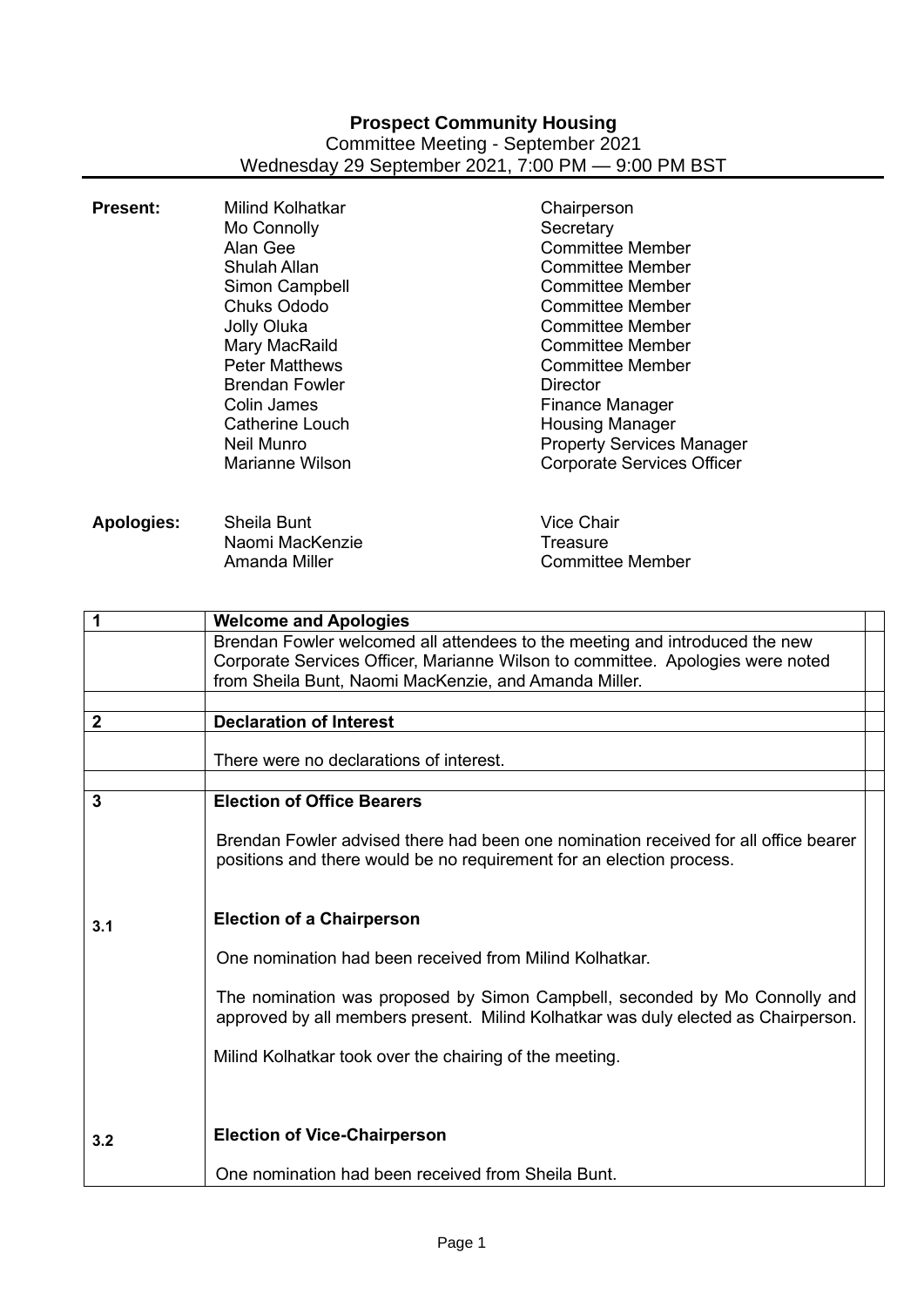|     | The nomination was proposed by Alan Gee, seconded by Shulah Allan and approved<br>by all members present. Sheila Bunt was duly elected as Vice-Chairperson                                                                                                                                                                                                                                         |  |
|-----|----------------------------------------------------------------------------------------------------------------------------------------------------------------------------------------------------------------------------------------------------------------------------------------------------------------------------------------------------------------------------------------------------|--|
| 3.3 | <b>Election of a Secretary</b>                                                                                                                                                                                                                                                                                                                                                                     |  |
|     | One nomination had been received from Mo Connolly.                                                                                                                                                                                                                                                                                                                                                 |  |
|     | The nomination was proposed by Simon Campbell, seconded by Alan Gee and<br>approved by all members present. Mo Connolly was duly elected as Secretary.                                                                                                                                                                                                                                             |  |
| 3.4 | <b>Election of Treasurer</b>                                                                                                                                                                                                                                                                                                                                                                       |  |
|     | One nomination had been received from Naomi MacKenzie.                                                                                                                                                                                                                                                                                                                                             |  |
|     | The election was proposed by Peter Matthews and seconded by Mary MacRaild and<br>approved by all members present. Naomi MacKenzie was duly elected as Treasurer.                                                                                                                                                                                                                                   |  |
|     | The Schedule of Authorised Signatories was duly completed with the names of the<br>elected office bearers and relevant staff members. With the proviso that it be<br>updated to remove Lynne Bell from the list and include Colin James, it was proposed<br>by Alan Gee, seconded by Jolly Oluka, and approved by all members present.                                                             |  |
| 4   | <b>Review of Remits</b>                                                                                                                                                                                                                                                                                                                                                                            |  |
|     | Brendan Fowler presented the remits. It was noted that the Budget Working group<br>meetings do not all take place in November and the remit should be updated to<br>reflect approval in 2021. No other changes have been made.                                                                                                                                                                     |  |
|     | Simon Campbell suggested a revision to the remit for the Development Working<br>Group to reflect a wider strategy approach, Peter Matthews seconded this. Brendan<br>Fowler agreed to review this remit to take a city-wide focus to include local Place<br>Plan work at the next meeting of the Development Working Group in the next month.<br>The revised remit will be presented to committee. |  |
|     | The remits for the Management Committee, Budget Working Group, Equalities<br>Working Group and Development Working Group were proposed by Peter Matthews,<br>seconded by Chuks Ododo, and approved by all members present.                                                                                                                                                                         |  |
| 5   | <b>Election of Working Group Members</b>                                                                                                                                                                                                                                                                                                                                                           |  |
|     |                                                                                                                                                                                                                                                                                                                                                                                                    |  |
|     | <b>Budget Working Group</b><br>Alan Gee, Milind Kolhatkar and Naomi MacKenzie were elected to the Budget Working<br>Group.                                                                                                                                                                                                                                                                         |  |
|     | <b>Equalities Working Group</b><br>Chuks Ododo, Simon Campbell and Milind Kolhatkar were elected to the Equalities<br>Working Group.                                                                                                                                                                                                                                                               |  |
|     | <b>Development Working Group</b><br>Jolly Oluka, Mo Connolly, Simon Campbell, Alan Gee and Mary MacRaild and were<br>elected to the Development Working Group.                                                                                                                                                                                                                                     |  |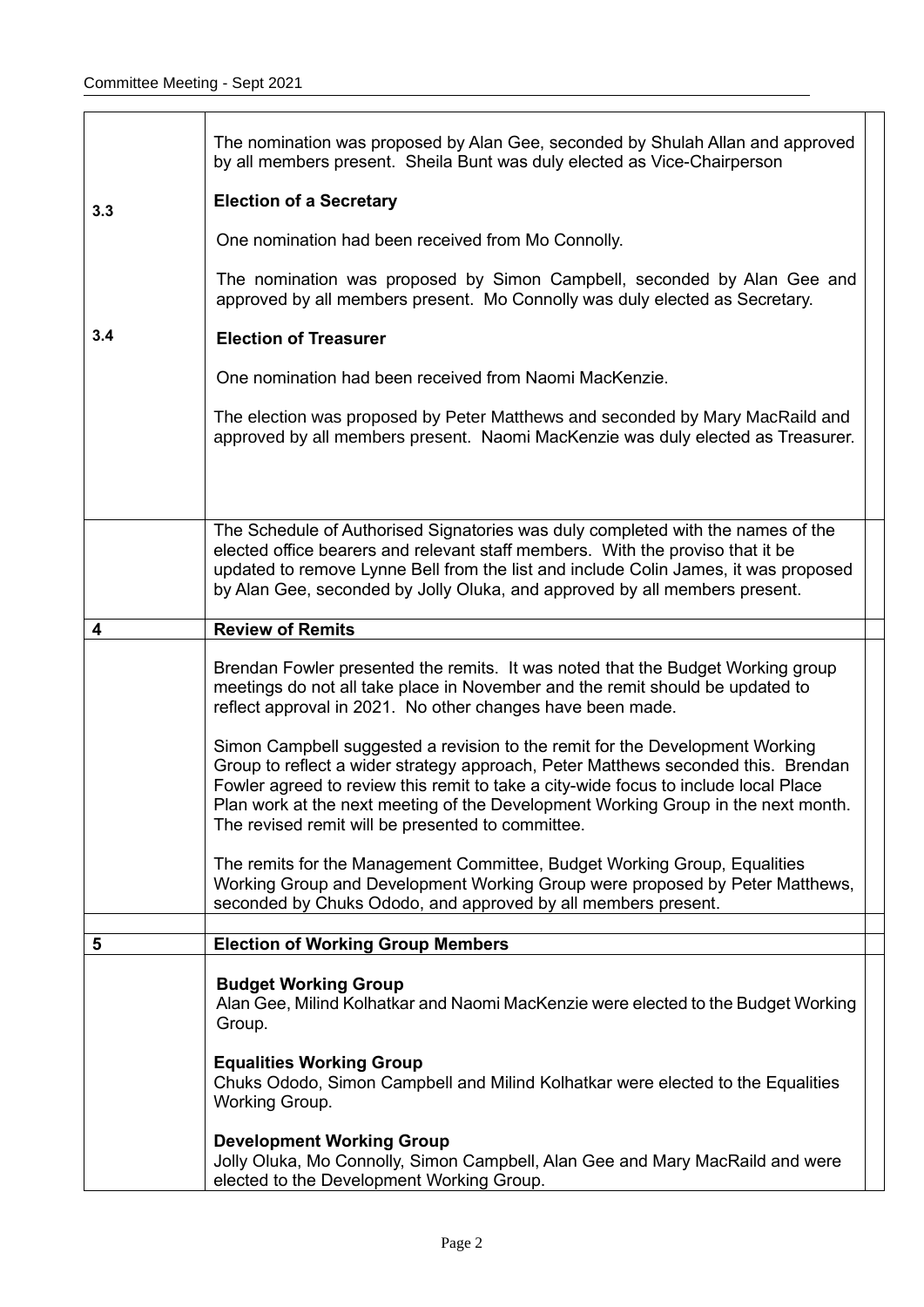|    | It was agreed absent members would be contacted and the Working Group<br>members would be updated at the next meeting.                                                                                                                                                                                                                                                                                |  |
|----|-------------------------------------------------------------------------------------------------------------------------------------------------------------------------------------------------------------------------------------------------------------------------------------------------------------------------------------------------------------------------------------------------------|--|
|    |                                                                                                                                                                                                                                                                                                                                                                                                       |  |
| 6  | <b>Minutes of Previous Meeting</b>                                                                                                                                                                                                                                                                                                                                                                    |  |
|    | The minutes of the meeting held on 25 August 2021 were proposed by Mo Connolly,<br>seconded by Chuks Ododo, and approved by all members present.                                                                                                                                                                                                                                                      |  |
|    |                                                                                                                                                                                                                                                                                                                                                                                                       |  |
| 7  | <b>Matters Arising Report</b>                                                                                                                                                                                                                                                                                                                                                                         |  |
|    | There were no matters arising.                                                                                                                                                                                                                                                                                                                                                                        |  |
|    |                                                                                                                                                                                                                                                                                                                                                                                                       |  |
| 8  | <b>Register of Undertakings</b>                                                                                                                                                                                                                                                                                                                                                                       |  |
|    | This was noted by Alan Gee.                                                                                                                                                                                                                                                                                                                                                                           |  |
|    |                                                                                                                                                                                                                                                                                                                                                                                                       |  |
| 9  | <b>Policy Review</b>                                                                                                                                                                                                                                                                                                                                                                                  |  |
|    | Neil Munro presented the Development Policy and Catherine Louch presented the<br>Rent Setting & Service Charge policy. Peter Matthews commended the Equality<br>Impact Assessment for the Rent Setting & Service Charge policy.                                                                                                                                                                       |  |
|    | The policies were proposed by Peter Matthews and seconded by Jolly Oluka and<br>approved by all members present.                                                                                                                                                                                                                                                                                      |  |
| 10 | <b>Management Team Report</b>                                                                                                                                                                                                                                                                                                                                                                         |  |
|    | Brendan Fowler provided an update on the office re-opening, advising that the office<br>is now open in the morning and all has been positive thus far. It has been good to<br>welcome people back into the office.                                                                                                                                                                                    |  |
|    | A discussion took place regarding options for the Committee Strategy Day and<br>residential weekend. Topics to be covered at a strategy and training day could<br>include EESH 2, decarbonisation and Place-Making. It was agreed to have a<br>combined residential and strategy weekend in February/March of 2022. It was<br>agreed to finalise topics for discussion at the next Committee meeting. |  |
|    | Neil Munro provided an update and highlighted that Shirley Craik has joined<br>Prospect as the new Senior Admin Officer and we have appointed a new apprentice<br>trainee to start with the Maintenance team.                                                                                                                                                                                         |  |
|    | Catherine Louch provided an update and confirmed work is progressing towards an<br>energy project with ARCHIE members and Changeworks.                                                                                                                                                                                                                                                                |  |
|    | Colin James provided an update on insurance renewal and highlighted that current<br>arrangements have been extended for a further 2 years, which will provide short term<br>savings although costs may go up next year and the market remains volatile. The<br>original tendering allowed for this extension.                                                                                         |  |
| 11 | <b>Risk Management Quarterly Review - Money Category</b>                                                                                                                                                                                                                                                                                                                                              |  |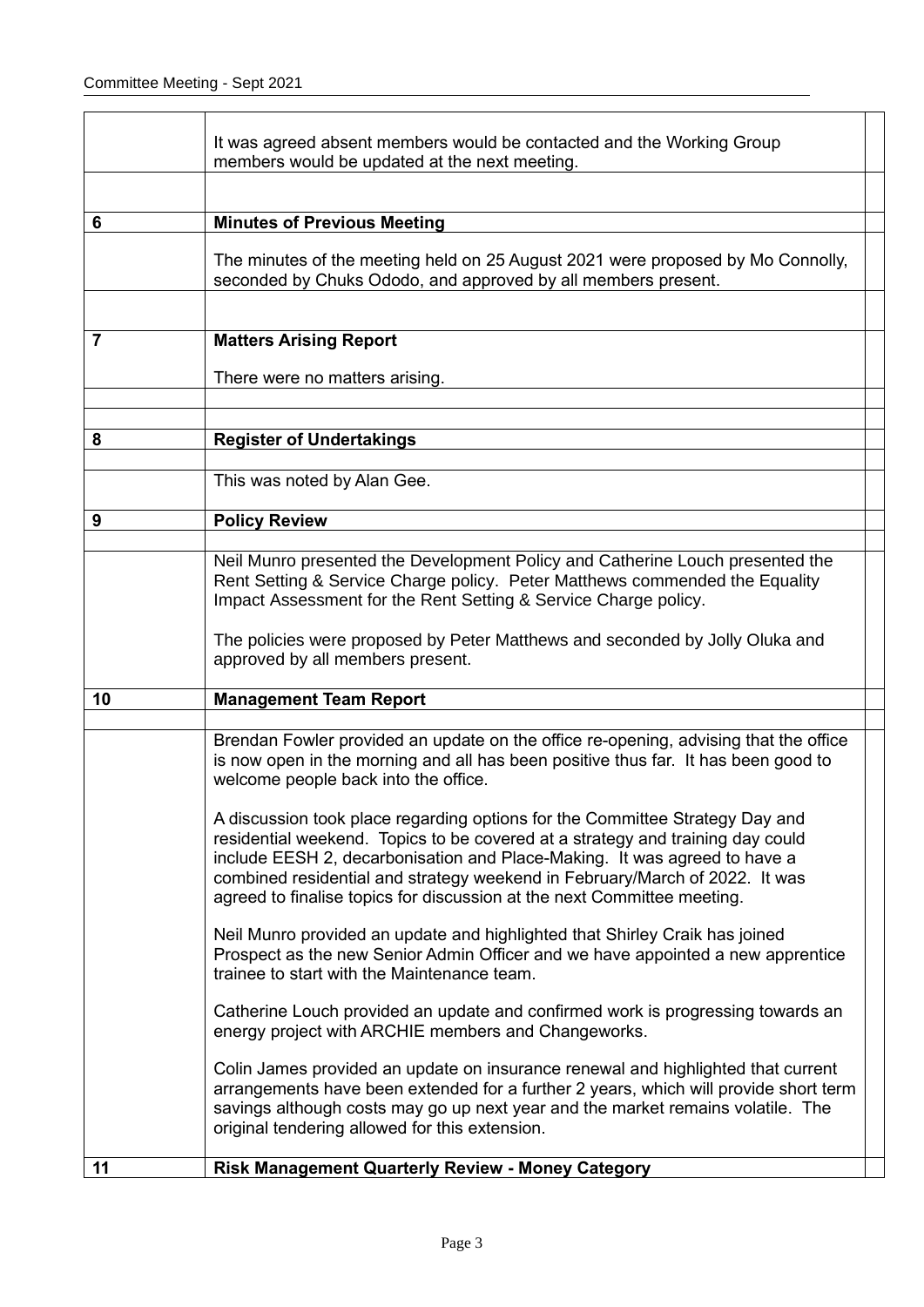|      | The Money category was presented for review.                                                                                                                                                                                                                                                                                                                                                                                                                                                                                                                                                         |  |
|------|------------------------------------------------------------------------------------------------------------------------------------------------------------------------------------------------------------------------------------------------------------------------------------------------------------------------------------------------------------------------------------------------------------------------------------------------------------------------------------------------------------------------------------------------------------------------------------------------------|--|
| 11.1 | Financial models are not accurate resulting in weaker financial position                                                                                                                                                                                                                                                                                                                                                                                                                                                                                                                             |  |
|      | Colin James presented the report on the above risk. No changes were recommended.                                                                                                                                                                                                                                                                                                                                                                                                                                                                                                                     |  |
| 11.2 | Inaccurate budgeting results in overspending budgets<br>Colin James presented the report on the above risk. He recommended this should<br>be downgraded in terms of both likelihood and impact due to the control measures in<br>place for the range of money risks which link to this, and suggested that overspends<br>were driven more often by external factors. Inaccurate budgeting frequently resulted<br>in underspends rather than overspends, and Prospect has more leeway between<br>budgets and covenant targets than many counterparts in the sector. These<br>arguments were accepted. |  |
| 11.3 | Increase in costs due to legislative and wider political changes                                                                                                                                                                                                                                                                                                                                                                                                                                                                                                                                     |  |
|      | Colin James presented the report of the above risk. A control measure was updated<br>to reflect evidence relevant to development programme.                                                                                                                                                                                                                                                                                                                                                                                                                                                          |  |
|      | Peter Matthews suggested that due to the financial strength of Prospect, the residual<br>impact of the money risks should be reduced by 1. A discussion took place, and it<br>was agreed to consider this point in the next update of these risks but, on balance, to<br>leave other scoring as is just now.                                                                                                                                                                                                                                                                                         |  |
| 11.4 | Unknown future cost of past service pension deficit may cost Prospect more<br>than budgeted.                                                                                                                                                                                                                                                                                                                                                                                                                                                                                                         |  |
|      | Colin James presented the report on the above risk. No changes were recommended.                                                                                                                                                                                                                                                                                                                                                                                                                                                                                                                     |  |
| 11.5 | Inability to evict tenants due to Sheriffs not granting eviction decrees and<br>extension of Notice of Proceeding notice period to 6 months due to Covid<br>virus, resulting in rent arrears.                                                                                                                                                                                                                                                                                                                                                                                                        |  |
|      | Catherine Louch presented the report on the above risk and recommended the arrears<br>were treated but the extension of the notice period was tolerated.                                                                                                                                                                                                                                                                                                                                                                                                                                             |  |
| 11.6 | Significant increase in rent arrears due to external pressures                                                                                                                                                                                                                                                                                                                                                                                                                                                                                                                                       |  |
|      | Catherine Louch presented the report and advised of the revised controls.                                                                                                                                                                                                                                                                                                                                                                                                                                                                                                                            |  |
| 11.7 | Anticipated planned maintenance spend is understated resulting in financial<br>difficulties                                                                                                                                                                                                                                                                                                                                                                                                                                                                                                          |  |
|      | Neil Munro presented the above report and advised of the revised controls.                                                                                                                                                                                                                                                                                                                                                                                                                                                                                                                           |  |
|      | The Risk Management – Money Category was proposed by Alan Gee, seconded by<br>Jolly Oluka and approved by all members present.                                                                                                                                                                                                                                                                                                                                                                                                                                                                       |  |
| 12   | Annual Approval of Scottish Housing Regulator Regulatory Standards                                                                                                                                                                                                                                                                                                                                                                                                                                                                                                                                   |  |
|      | <b>Assurance Statement</b>                                                                                                                                                                                                                                                                                                                                                                                                                                                                                                                                                                           |  |